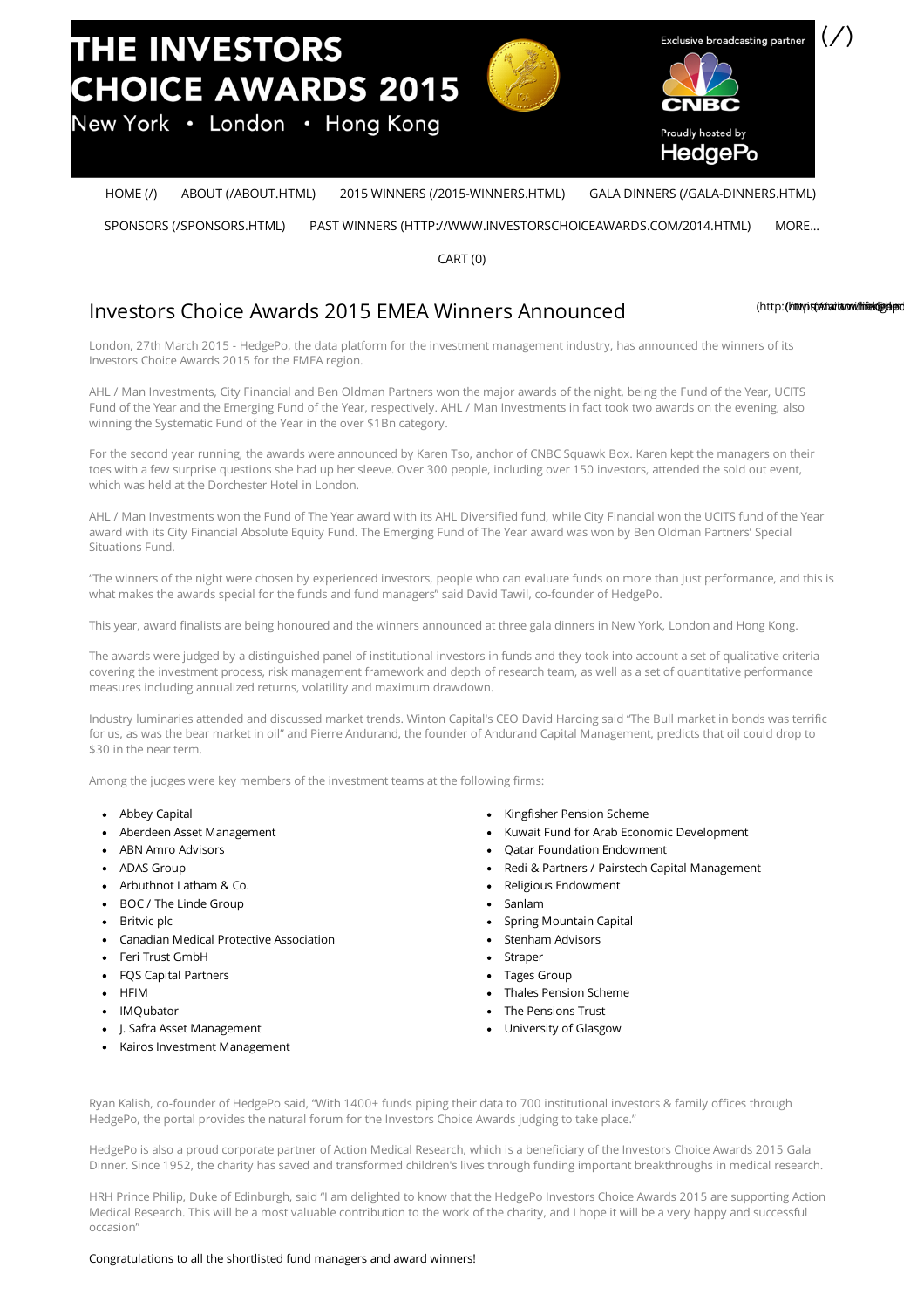# Fund of the Year 2014 (Presented by Salvatore Cordaro of Tages Group)

AHL Diversified, AHL / Man Investments Ltd *- WINNER*

## UCITS Fund of 2014 (Presented by Laurent Favre of AlternativeSoft)

City Financial Absolute Equity Fund, City Financial *- WINNER*

## Emerging Fund of 2014 (Presented by Tushar Patel, HFIM)

Ben Oldman Special Situations Fund, Ben Oldman Partners *- WINNER*

#### Equity Fund of 2014 (Presented by Andrew McCaffery of Aberdeen Asset Management)

AlphaGen Volantis Catalyst Fund, Henderson Global Investors Belgravia Beta SICAV, Belgravia Capital SGIIC City Financial Absolute Equity Fund, City Financial Enterprise Fund, Smith & Williamson Melchior Selected Trust European Enhanced Absolute Return Fund, Dalton Strategic Partnership UBS Equity Opportunity Long Short Fund, UBS Global Asset Management *- WINNER*

## Quantitative Equity Fund of 2014

Candriam Quant Equities World, Candriam Investors Group RAM Long Short European Equities, RAM Active Investments SA *- WINNER* Winton Global Equity Fund, Winton Capital Management

#### Market Neutral Fund of 2014

ABCA Reversion, ABC arbitrage AM JL Equity Market Neutral, John Locke Investments Old Mutual Global Equity Absolute Return Fund, Old Mutual Global Investors *- WINNER*

## Credit Fund of 2014 (Presented by Thais Batista of Arbuthnot Latham)

Babson Capital Global Special Situations Credit Fund 1, Babson Capital Management Candriam Bonds Credit Opportunities, Candriam Investors Group Emerging Market Corporate Alpha Fund, BlueBay Asset Management LLP. LFIS Vision Credit Opportunities, La Francaise Investment Solutions Polygon Convertible Opportunity Fund, Polygon Global Partners LLP WyeTree RRETRO Fund, WyeTree Asset Management *- WINNER*

## European Credit Fund of 2014 (Presented by Olivier Champagne of Straper)

Alegra ABS I, Alegra Capital (Lie) AG Chenavari - Toro Capital IA, Chenavari Investment Managers Napier Park European Credit Opportunities, Napier Park Global Capital Serone Key Opportunities Fund, Serone Capital Management LLP *- WINNER*

## Insurance Fund of 2014

Leadenhall Value Insurance Linked Investments Fund PLC, Leadenhall Capital Partners LLP Long Term Growth Fund: Luxembourg Life Fund, Carlisle Management Company *- WINNER* Twelve Insurance Bond Fund, Twelve Capital

#### Systematic Fund of 2014 - Under \$1Bn

CCP Core Macro Fund, Cantab Capital Partners LLP Key Trends Program, KeyQuant. Lyxor Epsilon Managed Futures, Lyxor AM MontLake Dunn WMA UCITS Fund, ML Capital Mulvaney Global Markets Fund, Mulvaney Capital Management *- WINNER* QM Directional Strategy, Quantmetrics Capital Management LLP SMN Diversified Futures Fund, SMN Investment Services GmbH Systematic Quest Portfolio Company, Ltd., Episteme Capital Partners (UK), LLP

## Systematic Fund of 2014 - Over \$1Bn (Presented by Michael Clarke of ADAS Group)

AHL Diversified, AHL / Man Investments Ltd *- WINNER* Aspect Diversified, Aspect Capital Ltd CCP Quantitative Fund, Cantab Capital Partners LLP Diversified Trend Program, Transtrend Winton Futures Fund Ltd, Winton Capital Management

## Discretionary Global Macro Fund of 2014 (Presented by Robert Jurkowski from BOC / The Linde Group)

Kohinoor Pacific Fund, 36 South Capital Advisors *- WINNER* Markham Rae I Sub-Fund, Markham Rae Ltd Nordkinn Fixed Income Macro Fund, Nordkinn Asset Management Omni Macro Fund, Omni Partners The Episode Fund, M&G Investments

## Commodities & Currency Fund of 2014

AlpahGen Long Short Agriculture Fund, Henderson Global Investors Andurand Commodities Fund, Andurand Capital Management LLP *- WINNER*Duet Commodities Fund, Duet Group LCJ FX Fund, LCJ Investments S.A.

## Emerging Market Equity Fund of 2014

Duet MENA Horizon, Duet Group JABCAP EMEA Fund, Jabre Capital Partners S.A Chobe Sub-Saharan Long-Short Fund, Laurium Capital (Pty) Ltd Somerset Emerging Markets Dividend Growth Fund, Somerset Capital Management LLP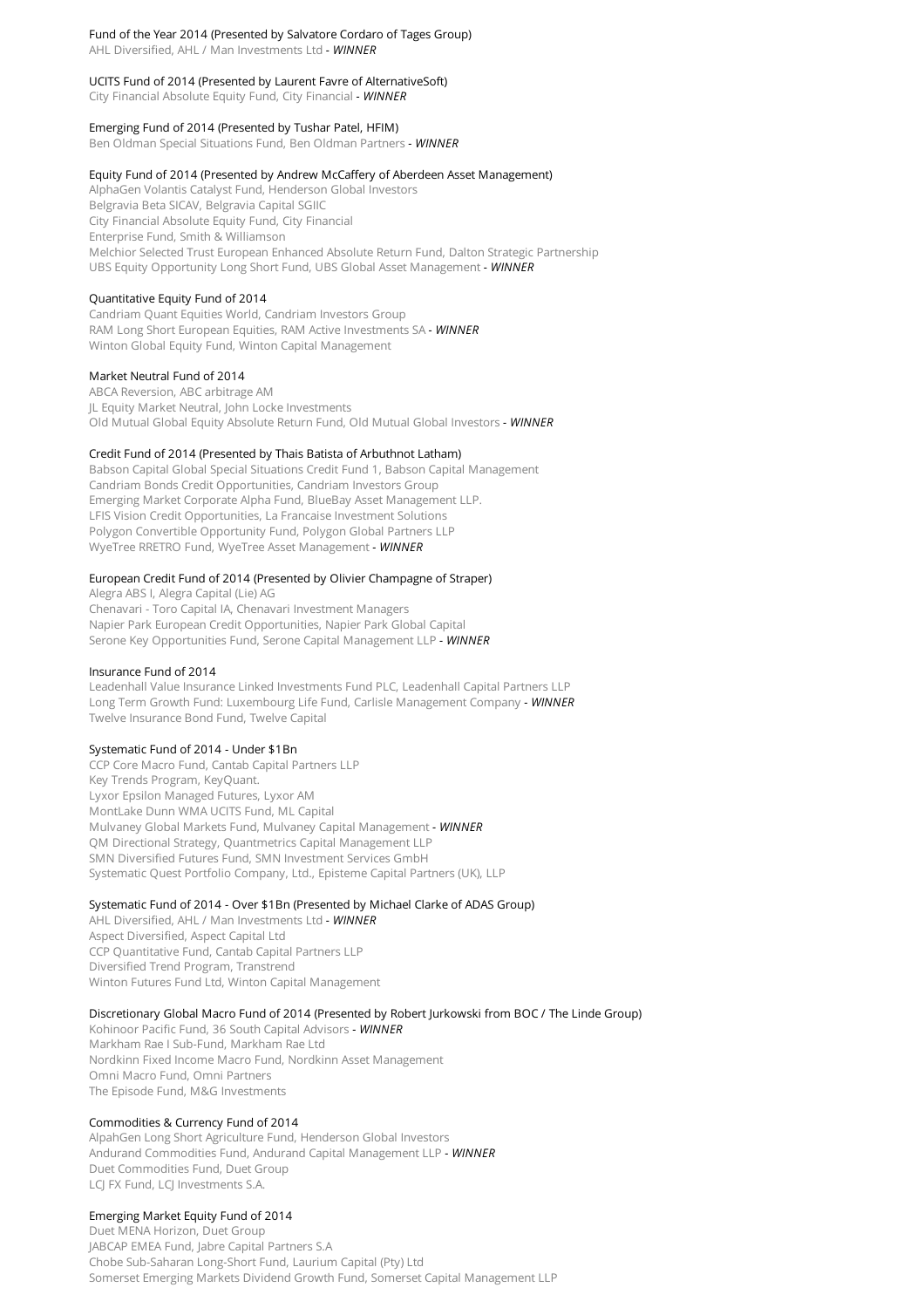#### Emerging Market Macro Fund of 2014

Apollo EM Macro, The Cambridge Strategy Duet EM Frontier Fund, Duet Group Pharo Gaia Fund, Ltd., Pharo Global Advisors Limited *- WINNER* Pharo Trading Fund, Ltd., Pharo Global Advisors Limited

## Asia Pacific Equity Fund of 2014

Candriam Sustainable Pacific, Candriam Investors Group Indus Pacifichoice Asia Fund, FundLogic *- WINNER* Tiburon Taiko, Tiburon Partners

## Multi-Strategy Fund of 2014 (Presented by Olivier Couvreur of ABN Amro Advisors)

AHL Dimension, AHL / Man Investments Ltd IKOS FX Fund, IKOS CIF Ltd Stratus Feeder LP, Capital Fund Management S.A. *- WINNER*

#### European Multi-Strategy Fund of 2014

BayernInvest Alpha Select Plus-Fonds, BayernInvest Kapitalverwaltungsgesellschaft mbH *- WINNER* Catella Hedge, Catella Fonder VISIO Allocator, VISIO Asset Management Ltd

#### Multi-Manager Fund of 2014 (Presented by Jacopo Redi of Pairstech Capital)

ACL Alternative Fund, Abbey Capital Limited *- WINNER* Areca SICAV SIF - Value Discovery Fund, Ayaltis LGT Crown Managed Futures, LGT Capital Partners Limited R Investments - Opal Global Trading, Rothschild HDF Investment Solutions Platinum All Star Fund, Platinum Capital Management

#### Equity Long/Short Fund - Long Term Performance

City Financial Absolute Equity Fund, City Financial *- WINNER* Parus Fund PLC, Parus Finance (UK) Ltd

#### European Equity Long/Short Fund - Long Term Performance

Enterprise Fund, Smith & Williamson Henderson European Absolute Return Fund, Henderson Global Investors RBR European Long Short Ltd, RBR Capital Advisors AG *- WINNER* Taiga Fund, Taiga Fund Management AS

#### European Long Only Absolute Return Equity Fund - Long Term Performance

AlphaGen European Best Ideas Fund, Henderson Global Investors Belgravia Beta SICAV, Belgravia Capital SGIIC *- WINNER* Candriam Equities L Biotechnology, Candriam Investors Group Henderson European Focus Fund, Henderson Global Investors

#### Quantitative Equity Fund - Long Term Performance (Presented by Pacome Breton of FQS Capital Partners)

Aphilion SIF - L/S, Aphilion Candriam Quant Equities USA, Candriam Investors Group RAM Long Short European Equities, RAM Active Investments SA Winton Global Equity Fund, Winton Capital Management *- WINNER*

## Market Neutral Fund - Long Term Performance

JL Equity Market Neutral, John Locke Investments Old Mutual Global Equity Absolute Return Fund, Old Mutual Global Investors *- WINNER*

#### Credit Fund - Long Term Performance

Candriam Bonds Credit Opportunities, Candriam Investors Group Credit Alpha Long Short Fund, BlueBay Asset Management LLP. Leadenhall Value Insurance Linked Investments Fund PLC, Leadenhall Capital Partners LLP Polygon Convertible Opportunity Fund, Polygon Global Partners LLP Twelve Insurance Bond Fund, Twelve Capital *- WINNER*

#### European Credit Fund - Long Term Performance (Presented by Moreno Tatangelo of Kairos Investment Management)

Alegra ABS I, Alegra Capital (Lie) AG Axiom Obligataire, Axiom AI Chenavari - Toro Capital IA, Chenavari Investment Managers Napier Park European Credit Opportunities, Napier Park Global Capital *- WINNER* WyeTree RRETRO Fund, WyeTree Asset Management Serone Key Opportunities Fund, Serone Capital Management LLP

## Systematic Fund - Long Term Performance

Key Trends Program, KeyQuant. Lyxor Epsilon Managed Futures, Lyxor AM Mulvaney Global Markets Fund, Mulvaney Capital Management QM Directional Strategy, Quantmetrics Capital Management LLP *- WINNER*

#### Emerging Market Fund - Long Term Performance

Duet MENA Horizon, Duet Group *- WINNER*North Emerging Markets Fund, North Asset Management Pharo Macro Fund, Ltd., Pharo Global Advisors Limited